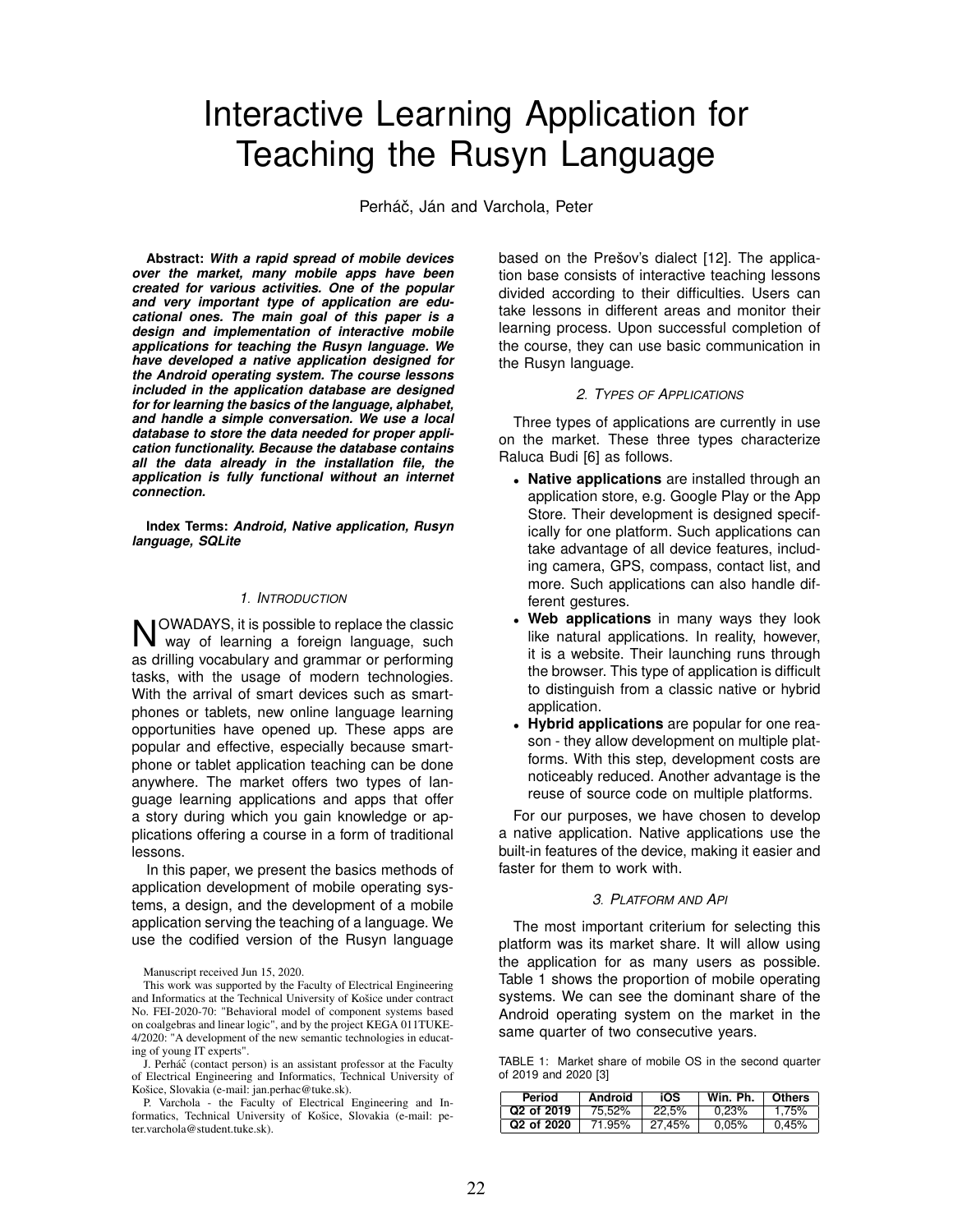Table 2 shows the market share of the Android API as of May 2020. Due to the market share and the required API functionality, we decided to use the KitKat version 19 interface for our application.

| Version | Codename    | API             | <b>Market share</b> |
|---------|-------------|-----------------|---------------------|
| 4.4     | KitKat      | 19              | 1.41%               |
| 5.1     | Lollipop    | $\overline{22}$ | 4.46%               |
| 6.0     | Marshmallow | 23              | 8.73%               |
| 7.0     | Nougat      | 24              | 6.07%               |
| 7.1     | Nougat      | 25              | 4.13%               |
| 8.0     | Oreo        | 26              | 7.34%               |
| 8.1     | Oreo        | 27              | 11.49%              |
| 9.0     | Pie         | 28              | 36.17%              |
| 10.0    | Android 10  | 29              | 18.55%              |
| Other   |             |                 | 1,63%               |

TABLE 2: Share of API versions in May 2020 [2]

Based on the result of the previous two tables, we choose to create an application for one platform. It is clear, this is an Android platform, namely API version 19, which is chosen as the interface with minimal requirements allowing the application to be used on smartphones with API versions 19 and latter.

#### *4. APPLICATION DEVELOPMENT TOOLS AND TECHNOLOGIES*

Android application development is in the socalled Host-Target development environment. The application is developed in one environment and started in another [13]. This means that the development of the application takes place on a computer that contains the development environment and other necessary software, and the test phase of the final project takes place on a mobile device, on the smartphone.

Android application development needs four basic tools and components [9]. Developer Environment, Java Development Kit (JDK), Android Development Tools (ADT), and Android Software Development Kit (SDK).

We have used Android Studio from IntelliJ as a development environment. We chose Android Studio mainly because Google officially supports it as an IDE for Android application development and recommends its usage [4]. Android Studio offers a variety of device tools and emulators to test the final application.

As the main programming language, we chose Java. Java is a programming language that is not tied to a specific hardware or operating system [5]. Programs developed in this language can be performed anywhere on any system.

The language learning application must contain a database. In our case, we use a local database to store all the data. MyScript Interactive Ink is an interactive feature for recognizing handwritten text from the screen.

## *4.1. SQLite*

SQLite is a library written in C, which is part of the Android operating system [14]. Supports standard relational database functions such as SQL syntax, transactions. It requires little memory and is part of every Android device.

SQLite is reliable and, as a database system, it can be selected for many consumer electronic devices [11]. By implementing a library instead of running as a separate running process, each SQLite database is integrated into the application that created it. This minimizes the response and simplifies synchronization.

# *4.2. MyScript Interactive Ink*

MyScript Interactive Ink is an on-line recognition system. Its role is to analyze the sequence of points in 2D. The sequence is based on the tip of the digital pen. The track is defined as a finger trajectory or touch pen from the moment it touches the writing area. The track is represented as the order of 2D points (x; y) arranged according to time (t). MyScript as an input, processes only "digital ink", which can be defined as a series of moves. Digital ink, therefore, refers to a dynamic process that takes into account where the strokes begin, where they end, and in what order they were drawn to the screen of the device [1].

#### *5. ANALYSIS OF LANGUAGE TEACHING METHODS*

We can divide language teaching methods into many categories. However, it is enough to separate the classroom teaching methods from those offered by online learning platforms, so-called mlearning, or mobile-learning. M-learning is a form of e-learning and it is available anywhere and at any time, what increases learning comfort.

Antonio Lora in [10] claims that thinking about learning languages using mobile devices is becoming more effective and easier. Especially because of the huge popularity of these devices among students.

## *5.1. Classical Methods of Teaching*

In the history of foreign language didactics, several definitions of teaching methods have emerged. Classical methods of teaching a foreign language include school lessons or language schools, where a pupil should master a language by a means of communication. Great part here is word or grammar drilling or filling lessons in textbooks. This includes all classical grammar and translation methods. Classical methods of language learning are mostly used nowadays in schools, but some of them use additionally interactive devices like smartphones, tablets, or computers.

#### *5.2. Online Teaching Methods*

Online learning platforms provide specific training and exercise options that can be accessed through a web browser or other devices [8].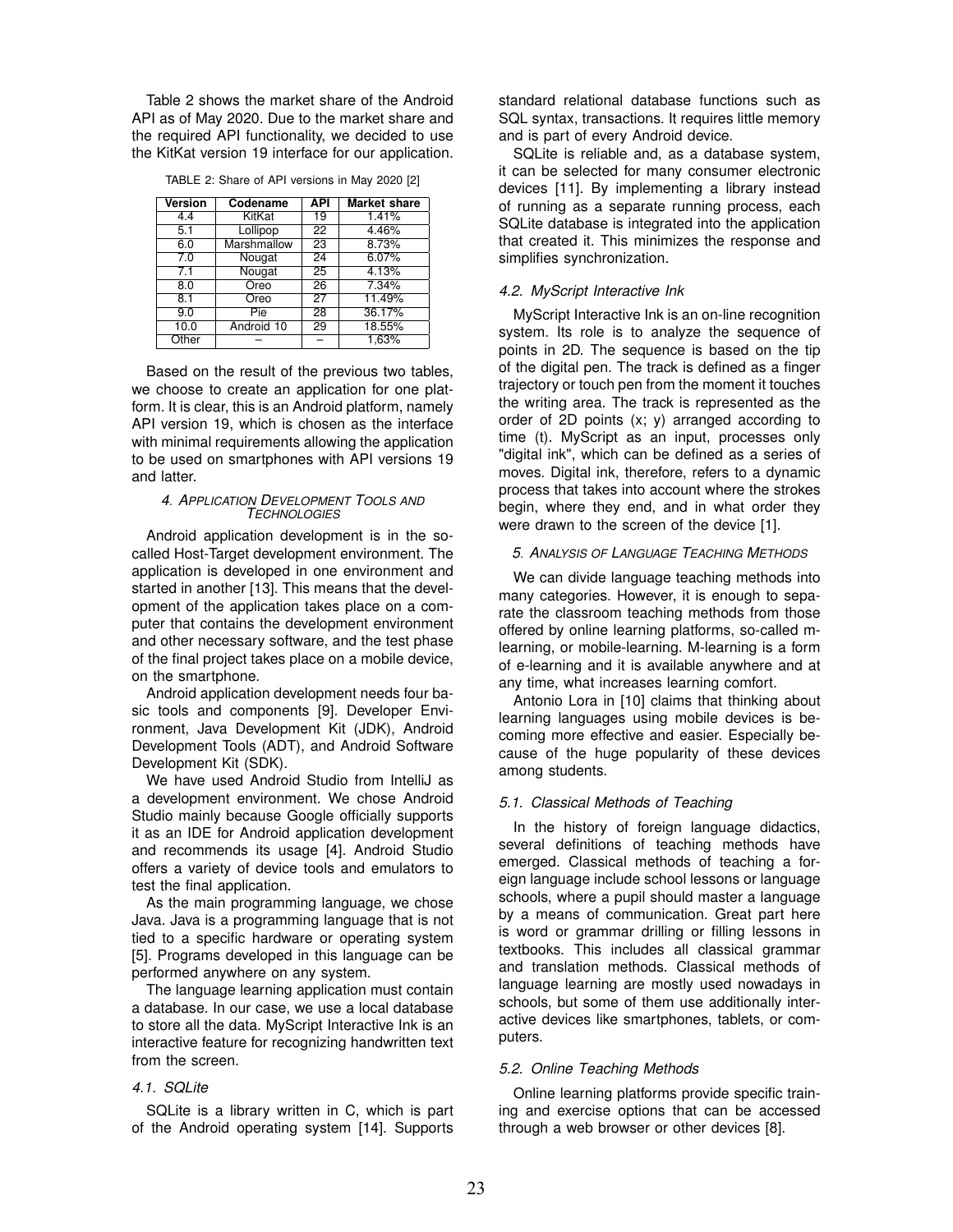Advances in mobile technologies are rapidly expanding education in areas beyond formal education by enabling flexible access to digital resources. Mobile learning can be an important complementary role in formal education [7]. Potential benefits of mobile learning are very popular for a variety of reasons. One of these is cost savings, omnipresent communication, and learning aids.

Current research [10] has shown that students positively perceive the use of their mobile phones as a learning tool for learning new languages.

This platform offers more non-traditional forms of learning, and learning is more interesting. Using such a device, language learning is more accessible and convenient than ever before.

## *6. APPLICATION DESIGN AND IMPLEMENTATION*

The application design for language learning consists of several parts. First, we created an application lifecycle, based on which we selected points on which we built the application design. The main points include a list of lessons and the content of lessons, question and answer types, and a local database with all data needed to run the application smoothly. The Home screen is a sign-in screen. After signing in, it becomes the main screen with a list of lessons. The application also includes menus with different settings. During the design of the solution, we also focused on implementing interactive responses in the application. Also, the user's data and learning process are stored in the local database.

The application is intended for the teaching of the Rusyn language. Lessons themselves are divided into smaller lessons. We have only one type of user in the designed system because this type of application does not need administration on the system unlike classic web applications. The proposed system offers users to log-on with their Google accounts, if more than one user uses the application on one device, they can select their accounts from a list. It also allows a user to display information about the content of the selected lesson after selecting the lesson. When continuing the learning process after a break, a user gets to the lesson where the break was made. The object of the lesson is then accessed by entering a question about the letters, words, or entire phrases stored in the local database. After completing the lesson, a user can view the results and share it on different social networks.

# *6.1. Project Structure*

The whole project is in one package. Since the project contains many classes, we have divided it into several more packages for better orientation and class management. Fig. 1 shows the package structure.

- The **entities** package contains entity classes that define the attributes of each table of the two databases used.
- The **helpers** package is the DatabaseHelper and UserDbHelper classes that extend the SqliteOpenHelper class. In both classes, we created the onCreate, onUpgrade methods. Using these methods, tables will be created and they will also take care of their updates. These transactions are used to ensure that the database is always in the current state.
- The **questions** package contains classes that define response activity for the response screen. It also includes transient or summary activity to score scores after each answer and at the end of the lesson. The third file is the CustomAdapter class designed for scoring calculations and allowing you to switch to other questions.
- The **ink** package contains workspaces for writing on the screen by hand. There are implemented Interactive Ink SDKs.
- The **screens** package contains activities that appear when the user is not completing the lesson. This is a sign-in screen, the main screen - a list of lessons and more.

### *6.2. Local Database*

We have created two local databases for proper write and read. The first database is used to store user information and how to use it. The second one is compressed to ZIP and stored in the assets folder. The assets folder is local because it is needed to be distributed in the installation file. It contains tables where all lessons i.e. questions and answers are stored.

For both databases, we have created helper classes. These classes contain CRUD operations such as creating a table or updating it. In addition to CRUD operations, they also include methods representing different SQL commands such as data entry or data selection.

The helper class for the database query contains a method used to copy the database from the compressed file to the package where the application is stored. Copy is triggered after a request coming from the application. The most likely requirement is to select a lesson from the list when the content of the lesson is loaded. When copying, we define paths for the source, where we copy, and the destination where we copy. We store 1024b chunks in the cache, and copying takes place while the source size is greater than 0b. Finally, we close these paths to avoid unwanted data manipulation. Fig. 2 shows the structure of the local database.

# *6.3. Description of the Application*

Every Android device owner must be the owner of Google Account. For this reason, we've decided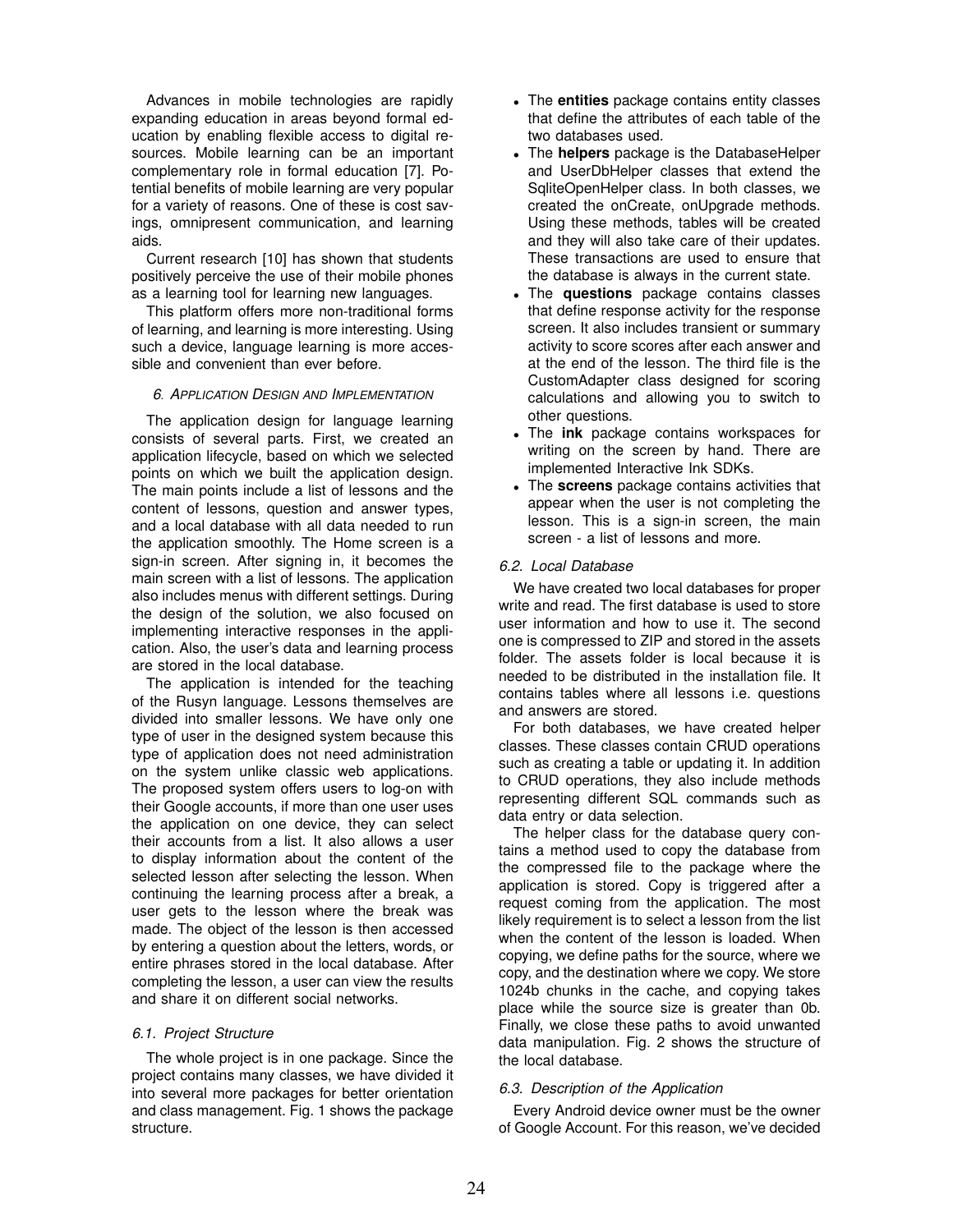

Fig. 1: Package structure



Fig. 2: The structure of the local databases

that Google Authentication will be sufficient to login into the application. We use this authentication method to identify the user and track his progress. After logging in successfully, the user will see activity with a list of all the lessons. The user's profile is also accessible after logging in.

On the main screen with a list of lessons, there are buttons for selecting a lesson. Pressing a button opens a new activity displaying information about what the content of the lesson is. We open the new activity using the Intent message object, to which we add the number representing the order of the lesson. Based on this number, we pick information from the table about lesson's content and display it on the screen. We only list that data which value is equal to the value sent to the Intent while opening a new activity. The main screen of the application is depicted in Fig. 3.

To change the question while completing the lesson, we used the Adapter. Its main task is to create a bridge between user interface components and the source code of the application. The application's source code then completes the user interface components with the required data.

Using get methods, we find the values for correct plotting of the question. The resulting field length is the number of responses to the current question. To get one item from a worksheet, we use SQL select with the index assigned to the correct question. Each answer in the database is also information about the correctness or misstatement.

Each question stored in the database has an assigned response type based on the drawing of the user interface components needed to answer the question. The first two types are answers with varying numbers of responses. In these questions, we use the Adapter to draw the number of options. The third type is for typing the answer using the keyboard. All unneeded elements will be hidden,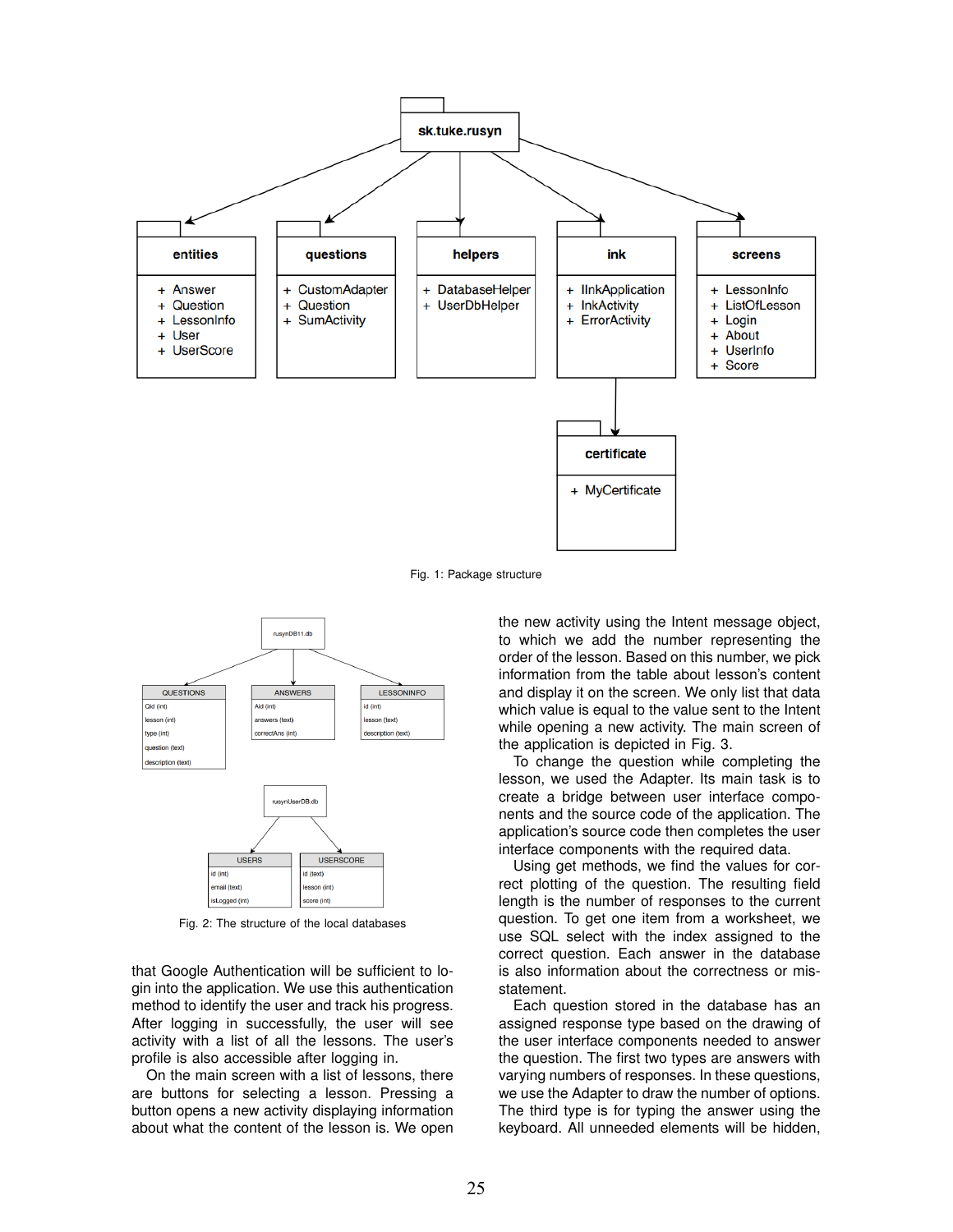

Fig. 3: The main screen of application

only those that are needed to answer the question will become visible. For the fourth type of question, we open a handwriting activity. Example of lesson's question is depicted in Fig. 4



Fig. 4: Lesson's question

The lesson questions show a summary activity that serves to display the actual score, the number of the next question, and the information on whether the previous question was answered correctly or not. After pressing the Continue button, intent re-opens the question with the correct rendering of the UI components. Summary of a finished lesson is depicted in Fig. 5.



Fig. 5: Lesson's summary

In order to create interactive lessons, we decided to use the type of answer where the user writes the answer by handwriting.

The script's integration into the application proceeds as follows. After registering and downloading the template, we received a unique certification code that is required for the script to work properly. The certificate must be obtainable within the package in order to be used. It is placed in a bundle with other grades used in the handwriting. The downloaded template contains an implementation ready for use on the Android operating system. The template includes features such as capturing and plotting lines text. These functions are located in the UIReferenceImplementation directory. This directory needs to be implemented in the project.

After completing the lesson, the overall lesson will be displayed. This screen also includes the possibility of repeating a lesson or sharing the result on a social network.

### *7. CONCLUSION*

Android is the most widespread mobile operating system. An application for Rusyn language teaching was implemented for KitKat and later APIs 19 which means the application can be used on devices running Android 4.4 or higher. The development was on the officially supported IDE Android Studio in Java.

For developing the application and designing our solution, we first studied the conditions for developing Android applications. Then we created the lesson content. We saved it to the local